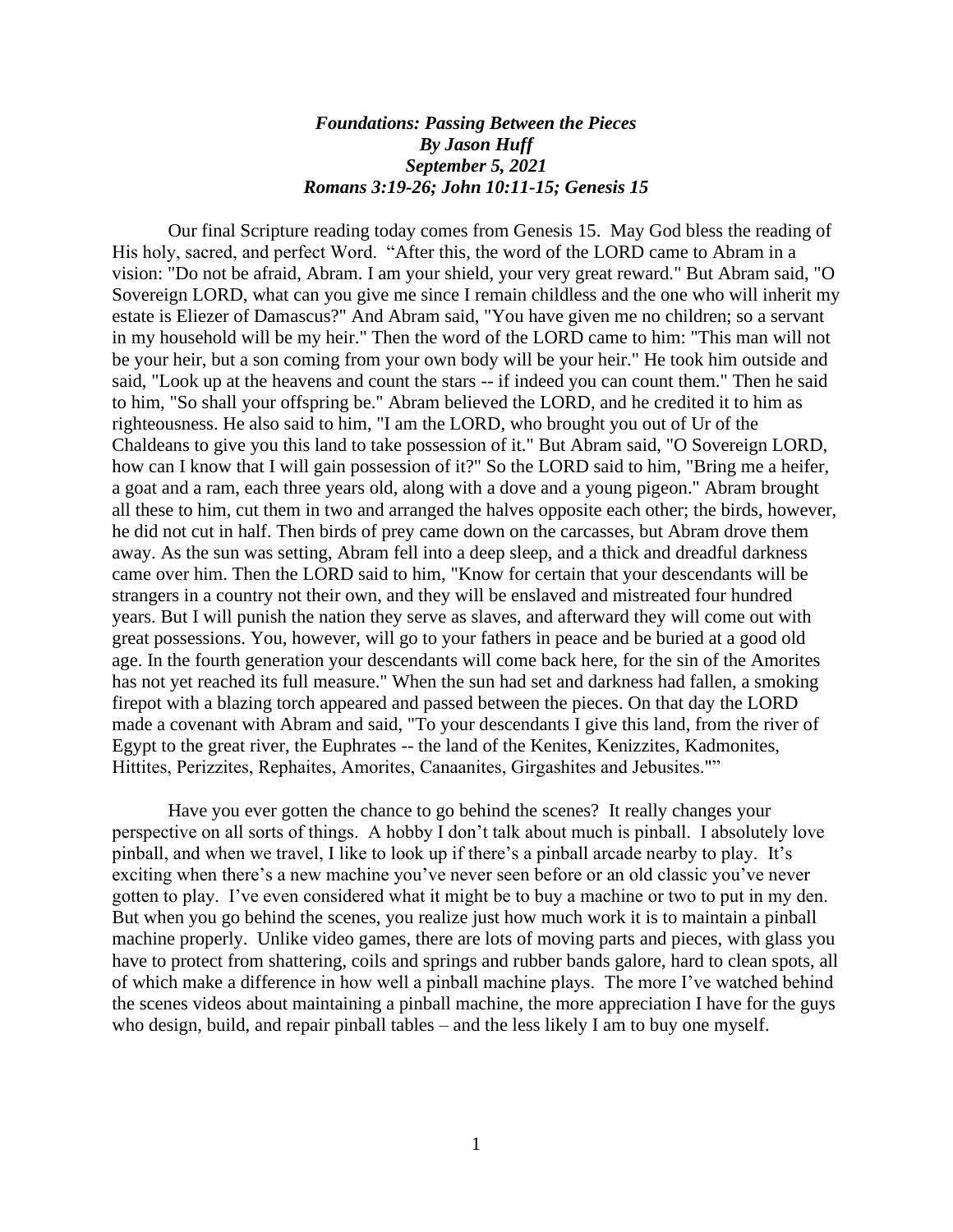I say all of this because this passage is a favorite of mine. It's one of the first passages of Scripture where truly understanding what is going on requires you to go behind the scenes, and it's one of the first where I found out there was so much going on in Scripture beyond my first reading of the literal words. It is incredibly easy to miss one of the most important ideas in the passage – in fact, without going behind the scenes, without knowing a little bit about the culture of the ancient Near East, I think it might be impossible to spot. But once you know it, you grasp a huge insight into God, who He is and what He does and how He acts. It's my hope that when we go behind the scenes together, we'll all respond in adoration of our great God.

You might remember that the last time we saw Abram, he was rescuing his nephew Lot from a coalition of kings who had raided the city of Sodom. He gave back everything he recaptured to Sodom, not wanting to stain his hands with the wickedness of that city. But he also met Melchizedek, king of the future Jerusalem, who worshiped God Most High and was God's priest. He blessed both Abram and God. It was a confirmation that the Lord was with Abram. Abram didn't fight off this force and rescue Lot by his own hand but through the Lord's power and grace.

But now time has passed. The years are ticking by. Abram has a vision of the Lord. And I love the Lord's words to Abram. "Do not be afraid, Abram. I am your shield, your very great reward." God has promised the land to Abram and to Abram's descendants. But they aren't the top prize. Land – good. Descendants – good. They are what any man of the time was striving to have. But there's something far, far better for Abram. God says, "I am your very great reward." The chief honor Abram receives is God's own presence; that God is his – not in the sense that God belongs to Abram, but that Abram's reward is God, both now and forever.

And that's something we can hold on to: *we who believe have God as our reward*. Whatever we might want or hope for, whatever our dreams might be, the result of genuine faith is to belong to God, to be near to Him, to know His peace and presence and joy. We know that our faith has begun to mature when we want more of God in our lives. We appreciate the material things He can provide; we enjoy when He brings us through difficulties; we are grateful when He saves us from a disease. But none of those is as important to us as God Himself. That's when we know the Holy Spirit has been at work – when we care less about ourselves and more about the work God is doing in our world, bringing His Kingdom to light among us.

We want to see more of Him around us, bringing wholeness, bringing healing, bringing mercy. We desire Him. And this is God's promise to Abram and to us, Abram's spiritual children. It's a wonderful promise because we don't have any reason to expect it. There is nothing in us that can put God in our debt or expect that we would be with Him forever. But God promises it. What a blessing!

Now I kinda love Abram here. So honest with God. He's a real person, not perfect or shiny but real. He's traveled well over a thousand miles from home; he's had to take up arms to save his nephew from a life of slavery. He's become wealthy, which is fine, but he has no land and he has no heir to pass his wealth on to. He's old and his wife, while younger, is past childbearing age. "What can you give me?" Abram asks. "My friend Eliezar is going to wind up with everything I have because you haven't given me a son." Abram longs for a legacy.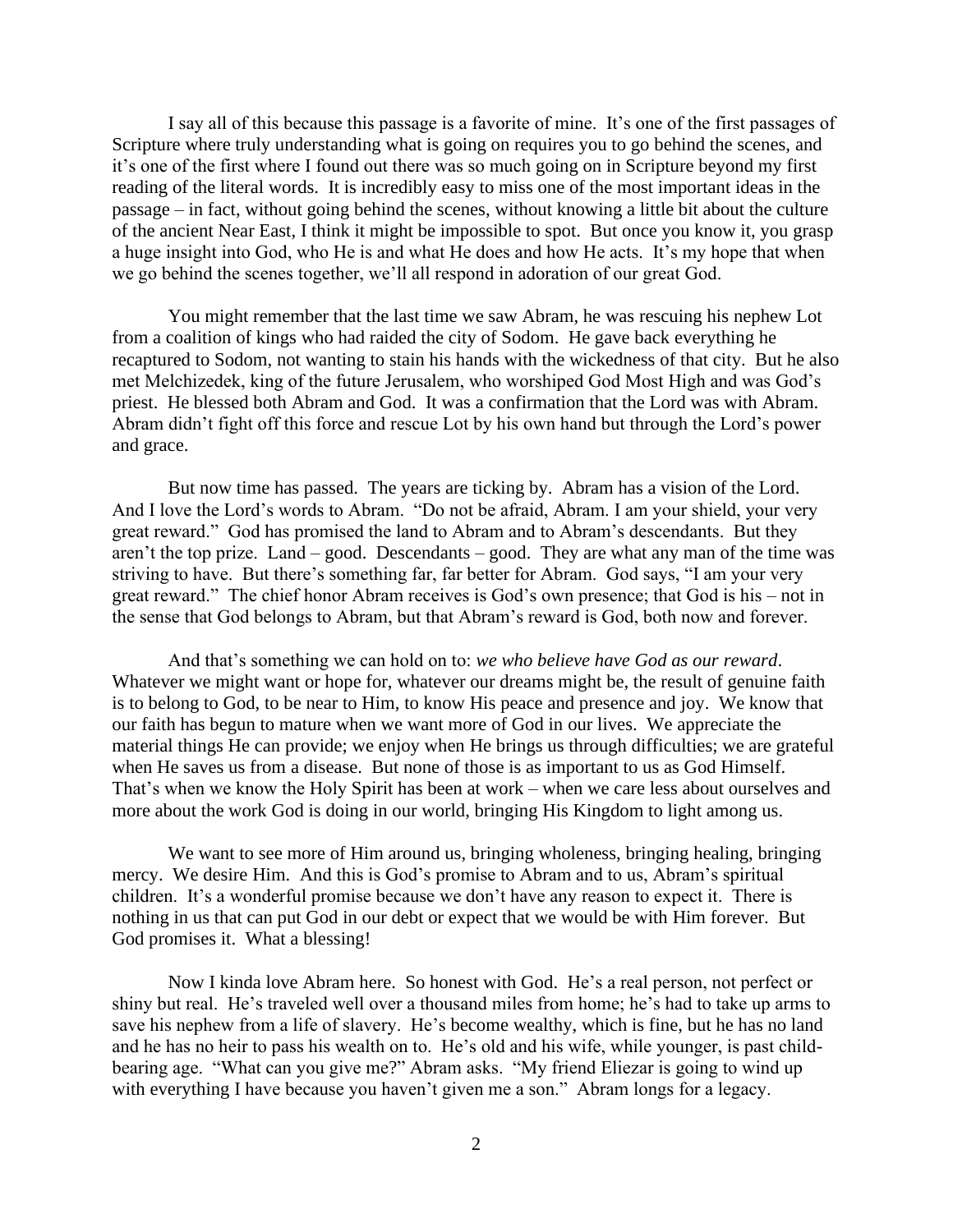And God honors that. "You'll have an heir – a son of your own. And not only that, but your descendants from that son will be as numerous as the stars in the sky." This is the first time that God specifically and directly tells Abram that he will not just be a spiritual father of some sort but a literal father of a literal nation. Now at this point, God hasn't actually done anything. God shows Abram the stars, perhaps still in the vision?, God tells him what will happen, but nothing more.

Then comes the moment that is repeated throughout Scripture, one that is the lynchpin of Christianity first word to last – "Abram believed the LORD, and he credited it to him as righteousness." This is a verse that every Christian should commit to memory, one of the first. You might think, what about John 3:16? What about the 23<sup>rd</sup> Psalm? What about, and there's any number of passages you can mention. It's good to memorize Scripture. But this one's short, and it comes early in Scripture, and it confirms a lot of what comes in the New Testament.

The reason we should memorize it is because of this truth it speaks of: *we are saved by faith that God counts as righteousness*. Abram was not considered righteous because of all his good deeds. In our study of him, he's already sinned against his wife, passing her off as his sister to save his own skin. He's going to wrong his wife again, as we'll see in the future. He trusts in his own schemes too much and it costs him when he doesn't fully rely on God. But when God makes Abram a promise, he believes God, and God says it is the same as righteousness. It goes down on his account as righteousness. While Abram does noble things, he worships the Lord, those don't get his account right with God. It's his faith that does.

In the New Testament, we find out the fullness of how that works. We learn that through Jesus' perfect life and atoning death, God's justice is fulfilled. Because of Jesus, the Father no longer looks at us and says, "Guilty." The Father sees that we belong to Jesus by our faith, by trusting in Him and His promise of salvation, and He says, "Righteous." From Abram on down the line, anyone who trusts in God and His Word will have everlasting life.

None of us here today is perfectly righteous, not anywhere near close. I recently watched an old R. C. Sproul message where he was talking about our righteousness, and he took one of his grandsons up on stage and said, "You be Jesus." And he took and put him far to his left. And then he took one of the teaching fellows at Ligonier Ministries, the ministry he started, and he said, "You be Hitler." And he put his Hitler stand-in far on his right. And then he took a third man from the audience and said to him, "You be the apostle Paul – the most righteous man who ever lived, as far as I'm concerned." And he had his fill-in for the Apostle Paul stand right next to his Hitler. His point was, the most righteous human being to ever live on this earth has more in common with Hitler than with the absolutely perfect righteousness of Jesus. We can't compare and can't compete. The best of us is so far away from righteousness that it would seem like a bad joke to say that we are.

Yet that's what God does. That's why we love God; that's why we even have faith. He takes us in our misery and sin, with all our faults, all our wrong thoughts, all our wrong actions, all our disobedience and treachery towards God, and He gives us faith, and then He looks at that faith and says, "You are justified before me. Enter into my Kingdom, my daughter, my son." Abram trusted God, and despite his sin, God called him righteous. That's our story too.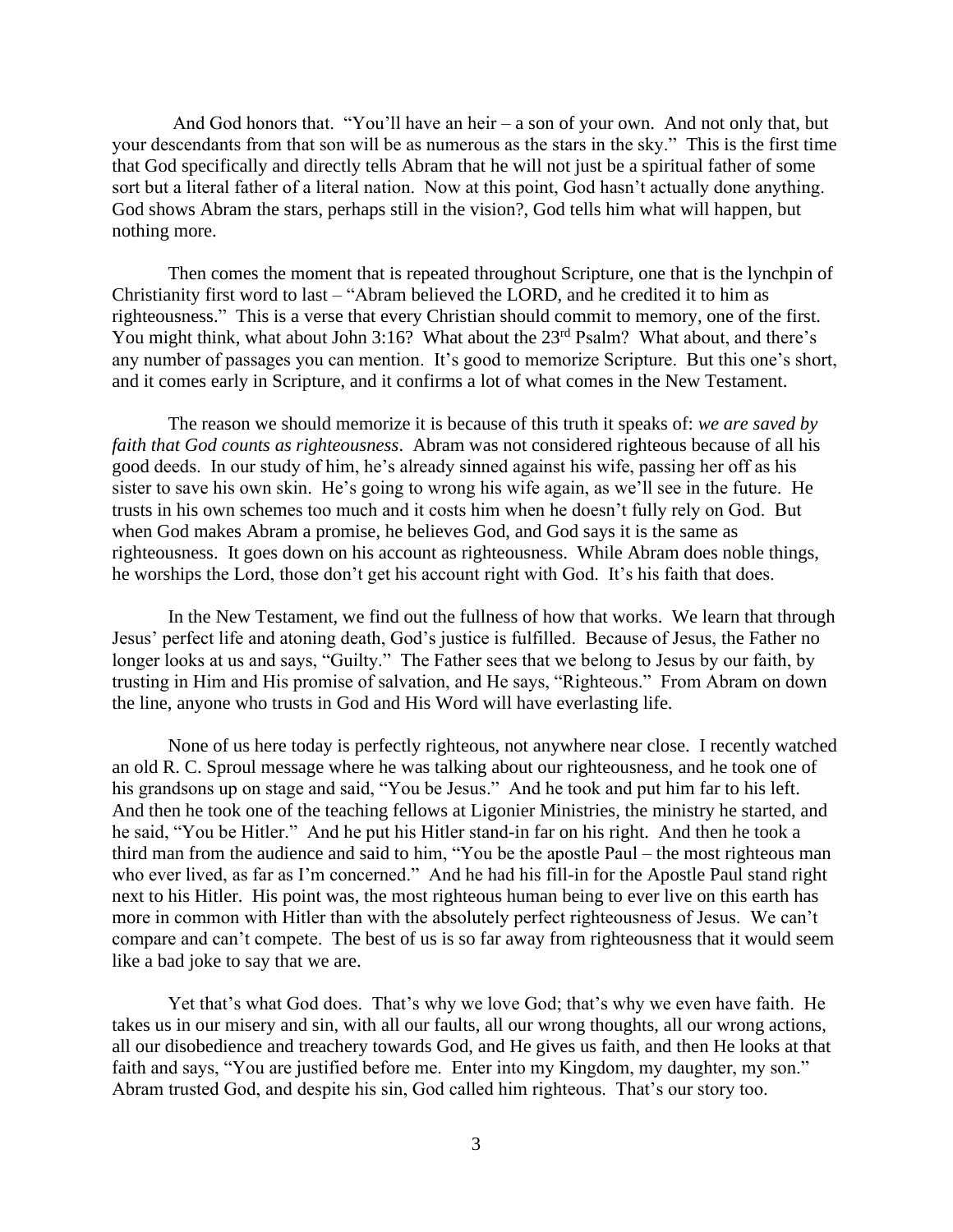Now we get to the really fun part, the part behind the scenes, where we need just a little bit more information to understand just what we are seeing. God again speaks to Abram, promising that He is the God who will give Abram this land. Abram questions God, "How can I know I'll receive possession of it?" I want to stop here for just a moment because Abram seems to be in a weird place here...he believes, and he questions. Many of us have sometimes thought that true believers don't question God. That's just flat out wrong.

There's a huge difference between doubting God, believing that God won't do something He has promised, and asking God how something will come about or how something works in God's plan. Jesus' mother Mary was flabbergasted when she was given the news that she would bear the Messiah. She welcomed it; she had faith. Yet she asked, "How can this be?" Because the plan would have to be miraculous. Faith and questions are not at odds. Have faith and read Scripture and question what it means – don't doubt God, but ask your questions. Abram wanted to at least have a sign, something to hold on to. John Calvin, the great theologian, said that questioning with God is a proof of faith rather than a sign of doubt. It shows you're believing and want to know more. Be like Abram – where you're struggling, go to God and ask.

God's answer is bizarre to us. We don't quite understand what's going on. First, God tells Abram to bring Him a sacrifice, and that's what Abram does. He keeps the carrion from attacking them as he waits for God's response. Then Abram falls asleep outside where he's made the sacrifice, and God gives him a deep, dark dream. God tells Abram about events that won't come to their conclusion for over five hundred years. He tells Abram about the enslavement of his descendants, and how they would eventually come out of slavery wealthy, and they would lay claim to the land at the proper time. Those are stunning promises, because even when Moses wrote this down, they hadn't yet all come true. God lays out half a millennia before Abram in this strange, beautiful, terrifying dream.

And then we have an even stranger moment, something that doesn't actually appear to be part of the dream at all, something that genuinely happens in space and time. In the darkness, a smoking firepot and a blazing torch appear and pass between the pieces of the sacrifice. And in this moment, God makes a covenant with Abram, telling him exactly what lands would belong to his descendants. God is specific and direct. On this night, the future of Abram's people is laid out before him.

But what's so puzzling and strange are the elements we simply cannot understand. We can understand the idea of an offering given to God, certainly. But why is there a firepot and a torch, and why are they passing between the pieces of the sacrifice? At first, I'm sure it was terrifying to Abram, flame and fire carried by nothing but the wind, no start, no source. And that fire going between the pieces of a bloody sacrifice. What is this?

What we can know from ancient history is that God was following a pattern that Abram would have known in the ancient world, with a special, incredibly important twist. In that part of the world at that time, you had to make treaties with your neighbors and especially your enemies. Tribal wars were common, everyone wanting the best pieces of land, the best places to farm and to feed livestock, they'd fight over it. And the way to keep wars at bay was to make treaties.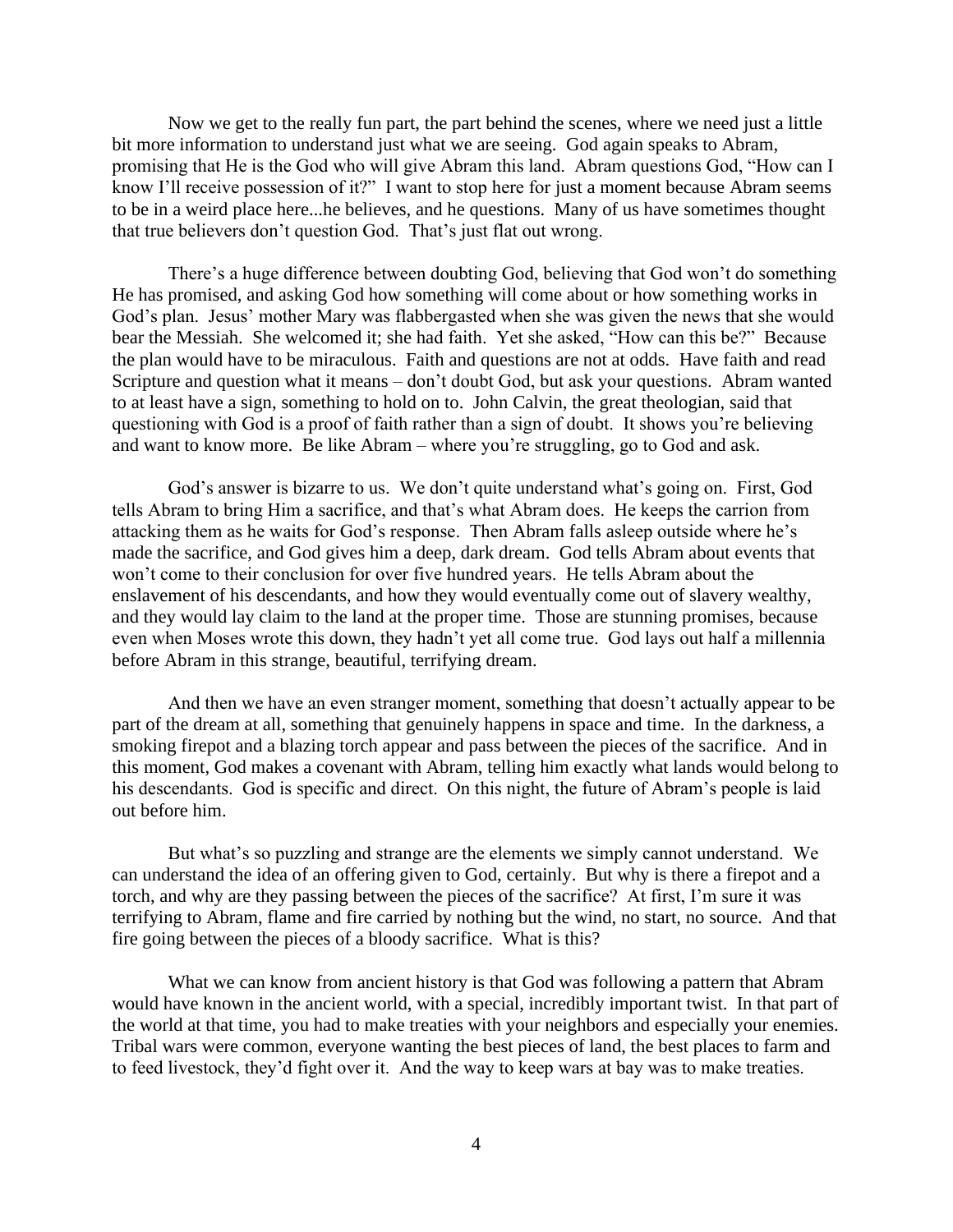In that era, a greater king or chieftain would have dominance. A lesser king or tribal leader without as much land or status or goods was known as his vassal. When they would make an agreement, they would do what we would translate literally as "cutting a covenant." There would be a series of terms and agreements, what the king would do for the vassal and what the vassal would do for the king. There was a literal cutting – the sacrificing of animals to seal the agreement. And the lesser party, the vassal, had to pass between the pieces of the sacrifice. The whole idea was, if the lesser party broke the covenant, they were cursed to become like the pieces of the sacrifice. It was a gruesome reminder that the king held all the power. He didn't have to pass through the sacrifice; it was by his mercy alone that the covenant was cut in the first place. It was the lesser party, the vassal, that had to walk through the sacrifice, promising that he'd keep his word or else wind up like the animals he'd just killed.

What is so wild about this, what is so topsy-turvy upside down just like God, is that the smoking pot and blazing torch are God's representations of Himself. The fire stands for God's utter purity – we might remember throughout Scripture of the Holy Spirit appearing like fire. We think of the burning bush appearing to Moses and how God cleanses the lips of the prophet Isaiah with a burning coal to make him able to witness what he sees in the throne room of God. Fire burns away impurity and leaves only the pure precious metal behind. Purification by fire is a well-represented idea in Scripture. So God comes to cut the covenant with Abram, and He does so through this representation of Himself as the pure, holy, true God.

But what's even wilder is that *God passes through the pieces for you and me*. No one would ever pass through the pieces of a sacrifice willingly; it obligated you. The greater party would never go through, only the weaker, the lesser. But instead of forcing Abram to go through the ceremony as everyone would expect, God gives Abram the deep, disturbing dream about history to come. When it comes time for the ceremony's closing, God goes through. God obligates Himself. God says, in essence, "I am responsible for this covenant, not you. When this covenant is broken in any way, while I will always fulfill it, I will bear the burden of covenant breaking by those who come after you. When this agreement is violated by your descendants, when they walk away from me, it is I who will bear the penalty."

This is who God is, friends. God makes promises to us. He covenants with us. He fulfills His word to us. And when we are unfaithful, when we break our promises, when we do not fulfill God's perfect law, when we sin, He takes upon Himself the punishment truly due us. If we don't see a kind and loving God throughout Old Testament history, we're just not looking closely enough, or we don't understand what's going on behind the scenes. God's promise is not conditional on Abram. He makes it out of His love. He fulfills His promises utterly. And throughout the Old Testament era, God forgives the waywardness of His people over and over and over. God bears with them. He had every right to abandon the people that abandoned Him, yet He does not, because it isn't in His nature.